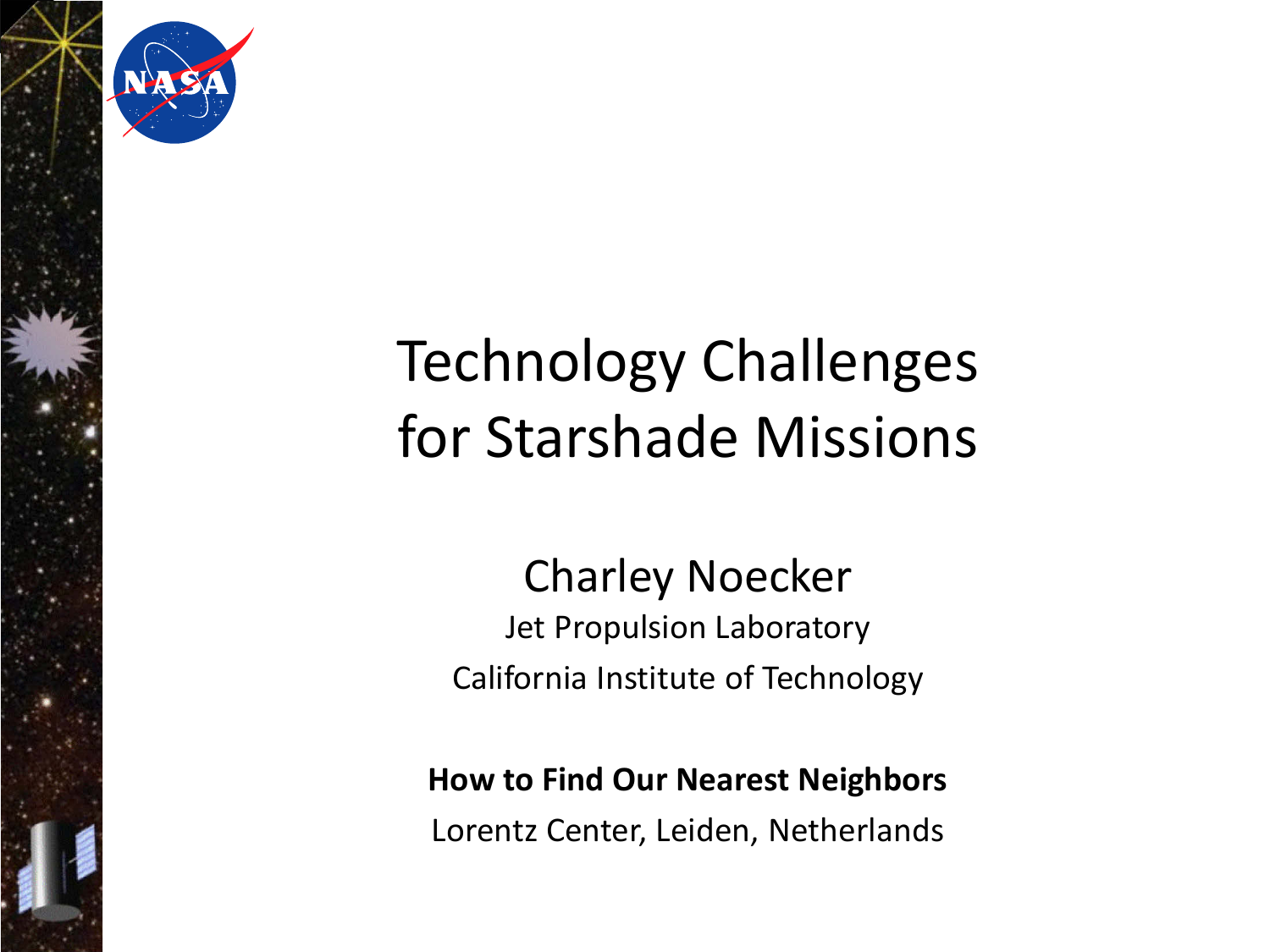

### Sources for this report

### ASMCS studies - [New Worlds](http://newworlds.colorado.edu/documents/ASMCS/asmcs_documents.htm) and [THEIA](http://www.astro.princeton.edu/%7Edns/Theia/nas_theia_v14.pdf)

– http://newworlds.colorado.edu/documents/ASMCS/asmcs\_documents.htm http://www.astro.princeton.edu/~dns/Theia/nas\_theia\_v14.pdf

#### Astro2010 white papers - [Lo et. al.,](http://www8.nationalacademies.org/astro2010/DetailFileDisplay.aspx?id=525) Levine et. al.

– http://www8.nationalacademies.org/astro2010/DetailFileDisplay.aspx?id=525 http://www8.nationalacademies.org/astro2010/DetailFileDisplay.aspx?id=488

#### • ExoPAG 3, Jan 2011 - [Kasdin](http://exep.jpl.nasa.gov/files/exep/1_Kasdin_ExoPAG_Jan2011_v2.pdf) and [Lawson](http://exep.jpl.nasa.gov/files/exep/6%20ExoPAG_LawsonRev5.pdf)

http://exep.jpl.nasa.gov/files/exep/1 Kasdin ExoPAG Jan2011 v2.pdf http://exep.jpl.nasa.gov/files/exep/6 ExoPAG\_LawsonRev5.pdf

#### • ExoPAG 4, June 2011 - [Lawson](http://exep.jpl.nasa.gov/files/exep/Lawson-Occulter-Rev4.pdf)

– http://exep.jpl.nasa.gov/files/exep/Lawson-Occulter-Rev4.pdf

### **ExEP Technology Plan [Appendix Fall 2011](http://exep.jpl.nasa.gov/files/exep/2011Appendix_Fall.pdf)**

– http://exep.jpl.nasa.gov/files/exep/2011Appendix\_Fall.pdf

#### • Starshade ≡ External Occulter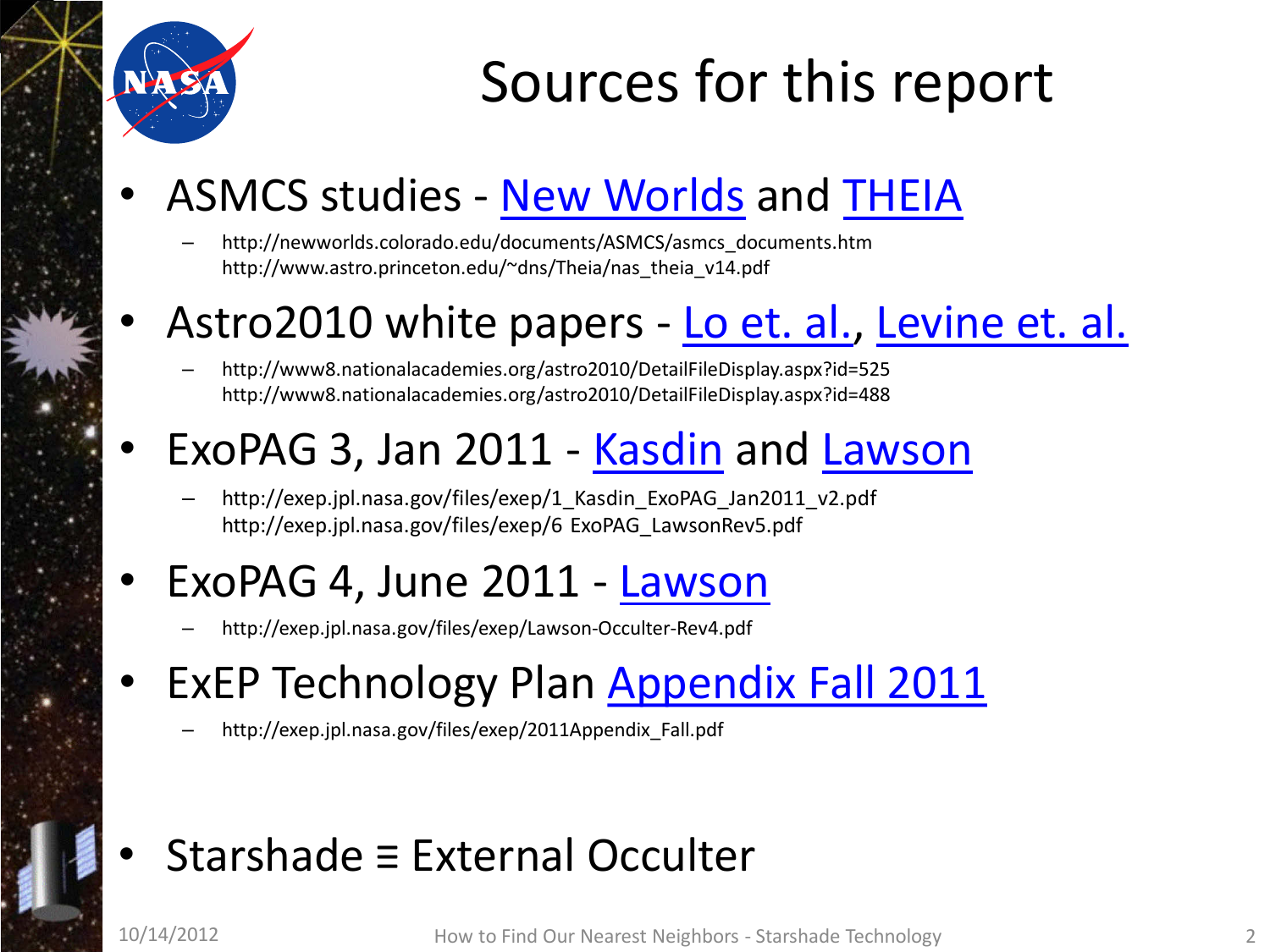

# Technology Areas for Starshades

- Optical Diffraction  $\rightarrow$  Model validation  $\rightarrow$
- Deployment accuracy/reliability  $\rightarrow$
- Thermal and vibrational distortion **~**
- Thruster performance and reliability OK •
- Slew-trajectory and Alignment control **~**
- Punctures (micrometeoroids) OK •
- Telescope pointing **~**
- Solar stray light from edges & plumes  $\rightarrow$
- & verification & verification
- & verification
- & verification
- & verification & verification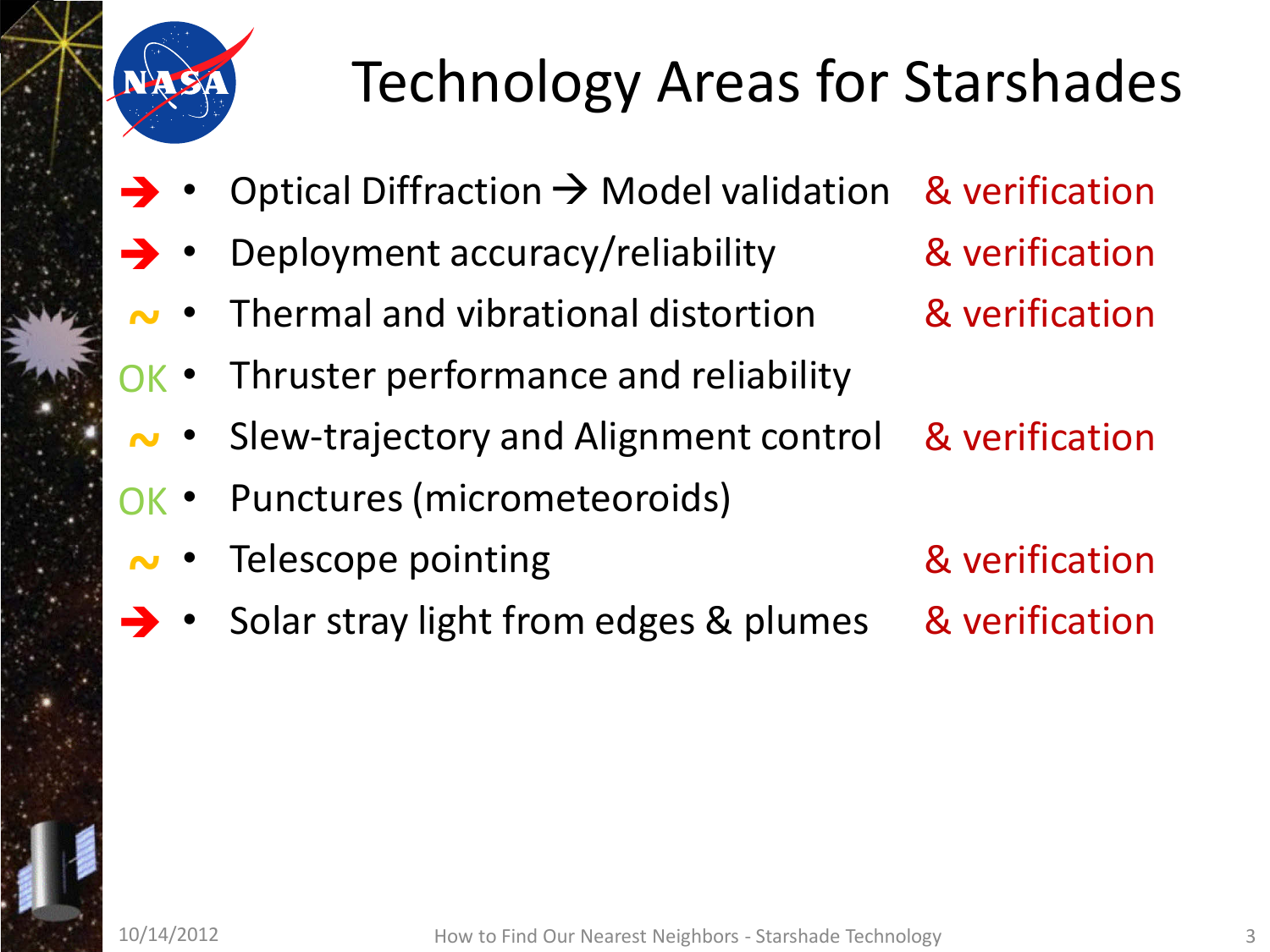

# Optical Diffraction

Diffraction is governed by the perimeter shape as projected into the plane perpendicular to the line of sight; **nothing else matters Toughest requirements:**

- Petal shape accuracy:  $\sim 10^{-5}$  (25 $\mu$ m/2.5m) on ripples  $\sim 0.5$ -2 cyc/m
	- $-$  Manufacturing tolerances  $\rightarrow$  perimeter structure with metering spars
	- $-$  Thermal deformation tolerance for up to  $\pm$ 50°C (TBR)  $\rightarrow$  low-CTE spars
	- Large sheets across petal are slack (not tensioned against metering structure)
- Petal rigid displacements ~mm

#### **Modest engineering challenge**

- In-plane dynamic deformations
	- Tolerant of short transients; truss quickly damps

#### **Easy tolerances**

• Very insensitive to petals bending out-of-plane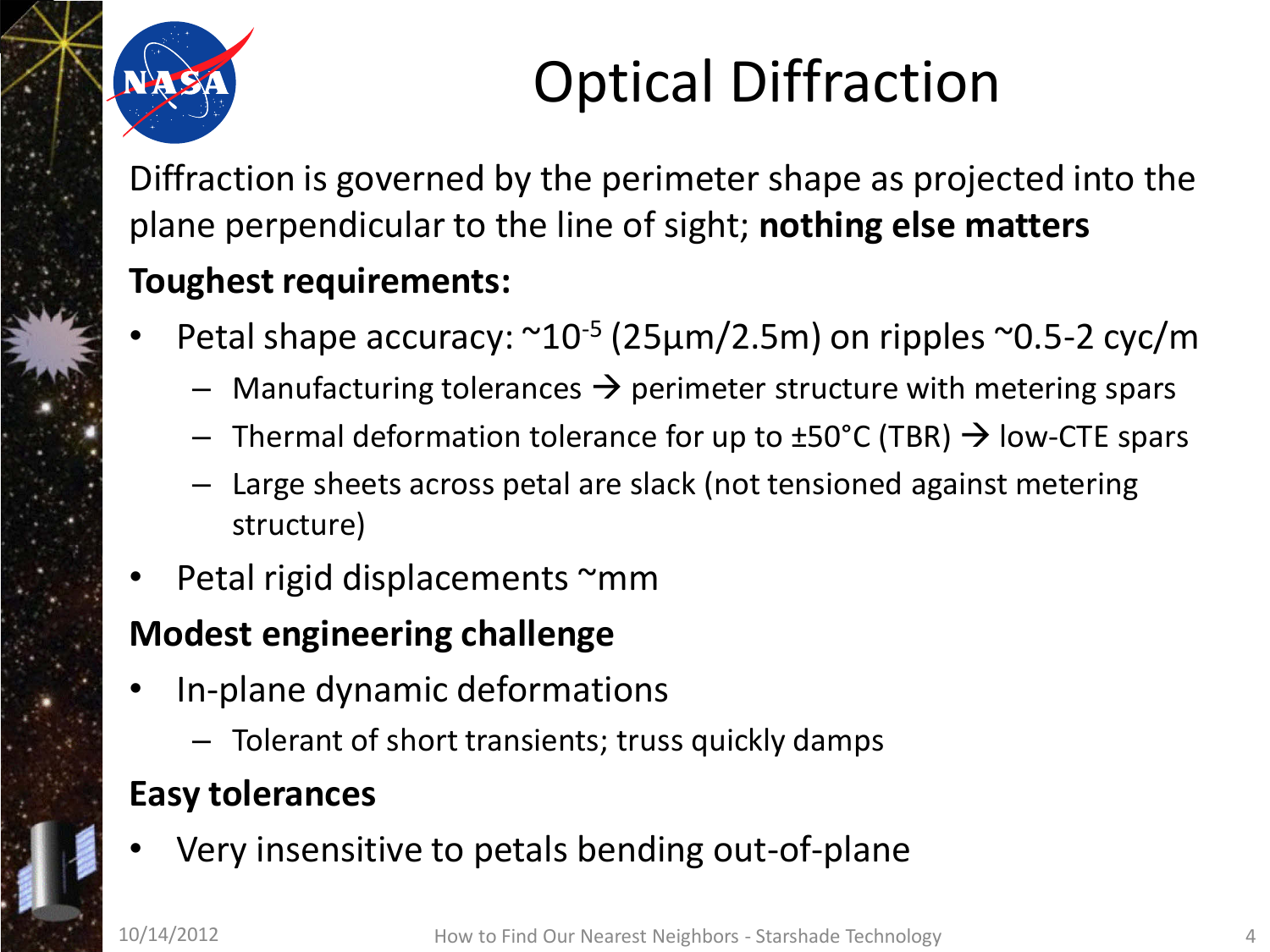

# Optical Diffraction Verification

- For a flagship TPF mission, optical performance testing on the ground at full size (prototype or flight starshade) is impossible
	- Starshade-telescope separation is 2-6 Earth diameters
- The only practical flight verification method is analysis
	- Precise survey of deployed petals' shape and position
	- Diffraction calculations validated by experiment
- Scalar diffraction calculations are now widely trusted because of mutual agreement of several algorithms
	- Still need experimental validation
	- Need vector field diffraction calculations?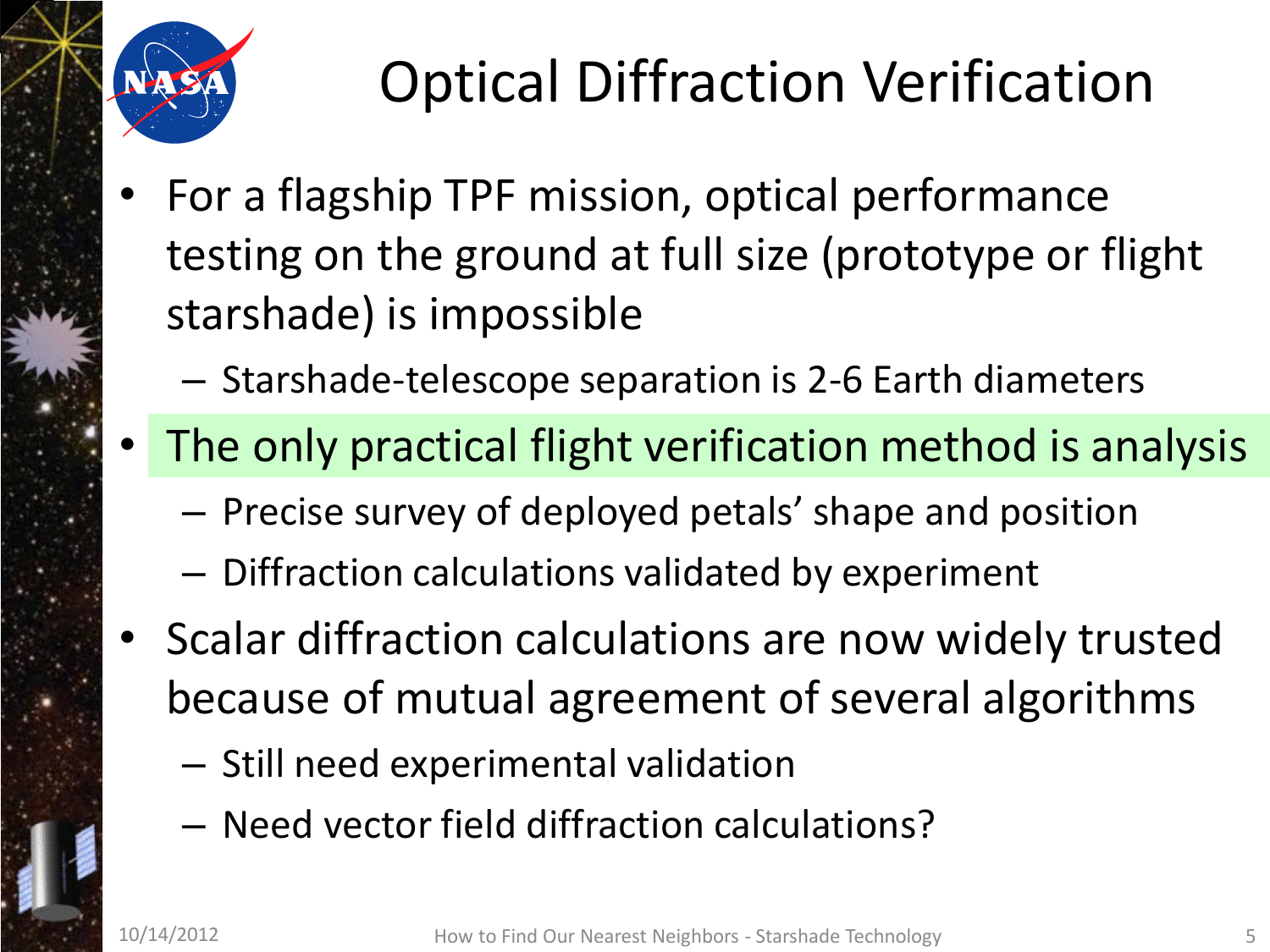

# Deployment accuracy/reliability

- Petal deployment tolerance  $\sim \pm 1$ mm at root and  $\pm 25$ mm at tip
	- RF dish deployments commonly achieve this
- Petal shape stability with stow/deploy cycles
	- Structures that control shape are not stressed in stowed configuration
- Single-petal deployment failure threatens the mission
	- Technology demos and analysis are in work
- Need demos to validate ground deployment tests as a predictor of flight deployment reliability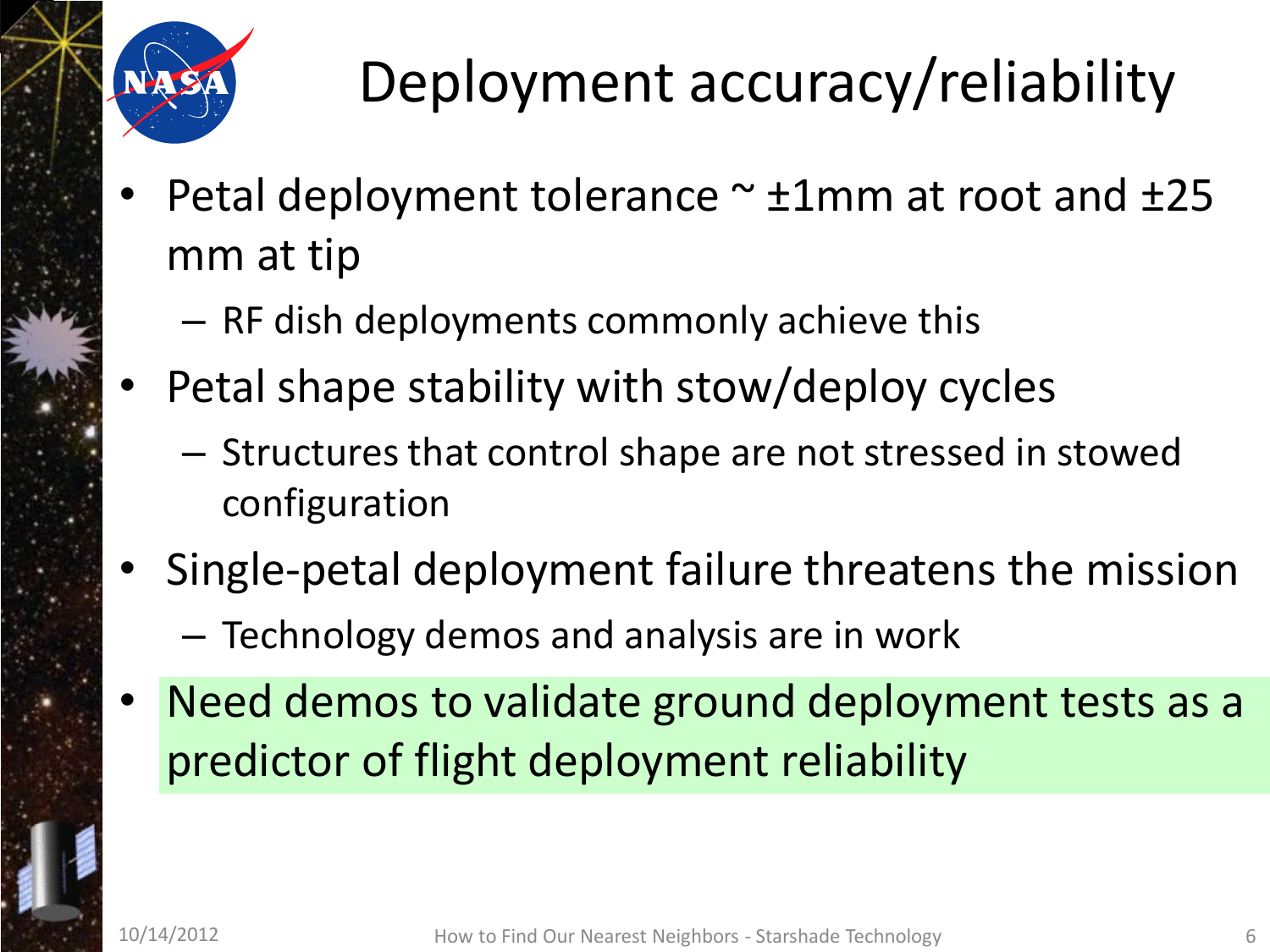

# Thermal and vibrational distortion

- Shaklan **SPIE** paper and **ExoPAG** talk
	- http://dx.doi.org/10.1117/12.857591 http://exep.jpl.nasa.gov/files/exep/17. Error Budgeting and Tolerancing by Shaklan.pdf
- Most bending and twisting causes starlight leakage only quadratically or higher, with cm- or meter-scale tolerances
- Some shape tolerances are very tight  $\sim$ 10 µm
- Mixture of design and testing needed to control manufacturing and deployment accuracy and on-orbit stability
- Some thought has been given to actively controlling edge shape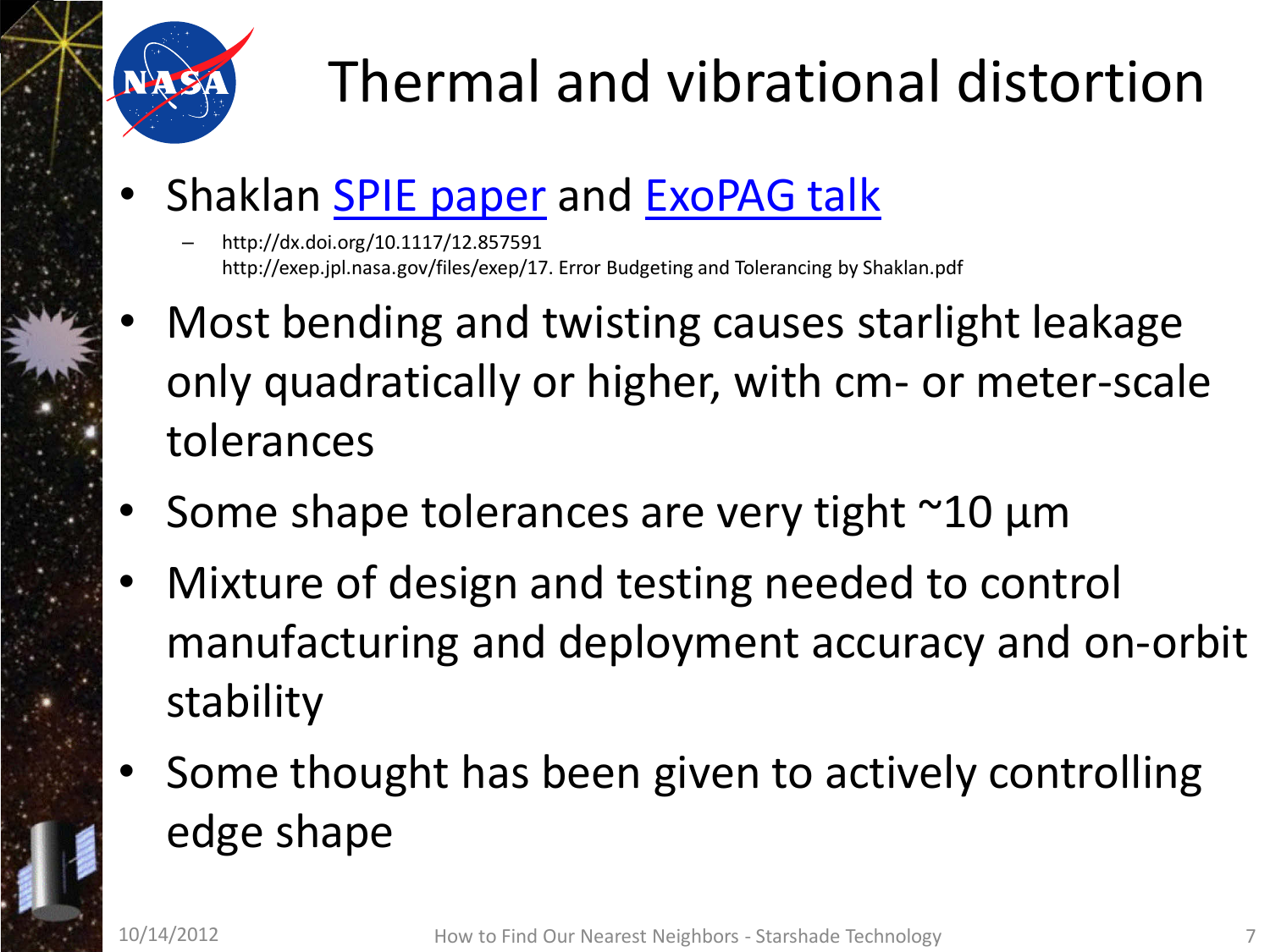

### Starshade manufacturing tolerances

<http://exep.jpl.nasa.gov/files/exep/17.%20Error%20Budgeting%20and%20Tolerancing%20by%20Shaklan.pdf>

| N٥.   | Perturbati on                      | Single<br>Petal 1-<br>sigma | Global<br>tolerance | Units        | r.m.s.<br>contrast | Global<br>Mean<br>Contrast |
|-------|------------------------------------|-----------------------------|---------------------|--------------|--------------------|----------------------------|
| $1\,$ | Proporti onal width                | 2.50E-05                    | 2.00E-05            | n/a          | 2.6E-12            | $1.6E-12$                  |
| 2     | Tip clip                           | 4                           | 4                   | mm           | $2.6E-13$          | $3.3E-13$                  |
| З     | Radial shift                       | 0.25                        | 0.20                | mm           | 2.2E-12            | $1.4E - 12$                |
| 4     | Quadrati cout-of-plane bend        | 150                         | 75                  | mm           | $2.0E-14$          | 7.0E-15                    |
| 5     | lateral shift                      | 0.15                        | 1                   | mm           | 1.9E-12            | 6.5E-15                    |
| 6     | In plane rotation                  | $\overline{2}$              | $\overline{2}$      | mm at tip    | $9.8E-13$          | 7.4E-17                    |
| 7     | In plane quadrati c bend           | 5                           | 5                   | mm at tip    | 1.4E-13            | 4.8E-17                    |
| 8     | Symmetric sine wave 1 cycles       | 25                          | 25                  | um           | 1.9E-13            | 1.8E-13                    |
| 9     | Symmetric sine wave 2 cycles       | 5                           | 10                  | um           | $6.1E-14$          | $2.4E-13$                  |
| 10    | Symmetric sine wave 4 cycles       | 3                           |                     | um           | $3.1E-12$          | 4.7E-13                    |
| 11    | Symmetric sine wave 8 cycles       | 4                           | $\overline{2}$      | um           | $3.7E-14$          | 1.3E-14                    |
| 12    | Symmetric sine wave 12 cycles      | 5                           | 5                   | um           | $1.3E-14$          | 1.9E-14                    |
| 13    | Symmetric sine wave 16 cycles      | 25                          | 10                  | um           | 1.5E-13            | 3.4E-14                    |
| 14    | Syymmetric sine wave 20 cycles     | 25                          | 10                  | um           | $9.2E-14$          | $2.0E-14$                  |
| 15    | Anti symmetric sine wave 4 cycles  | 10                          | 50                  | um           | $3.9E-13$          | 5.6E-16                    |
| 16    | In plane ellipti cal truss deform. | n/a                         | 0.02                | eccentricity | 1.6E-16            | 1.8E-16                    |

10/14/2012 How to Find Our Nearest Neighbors - Starshade Technology 8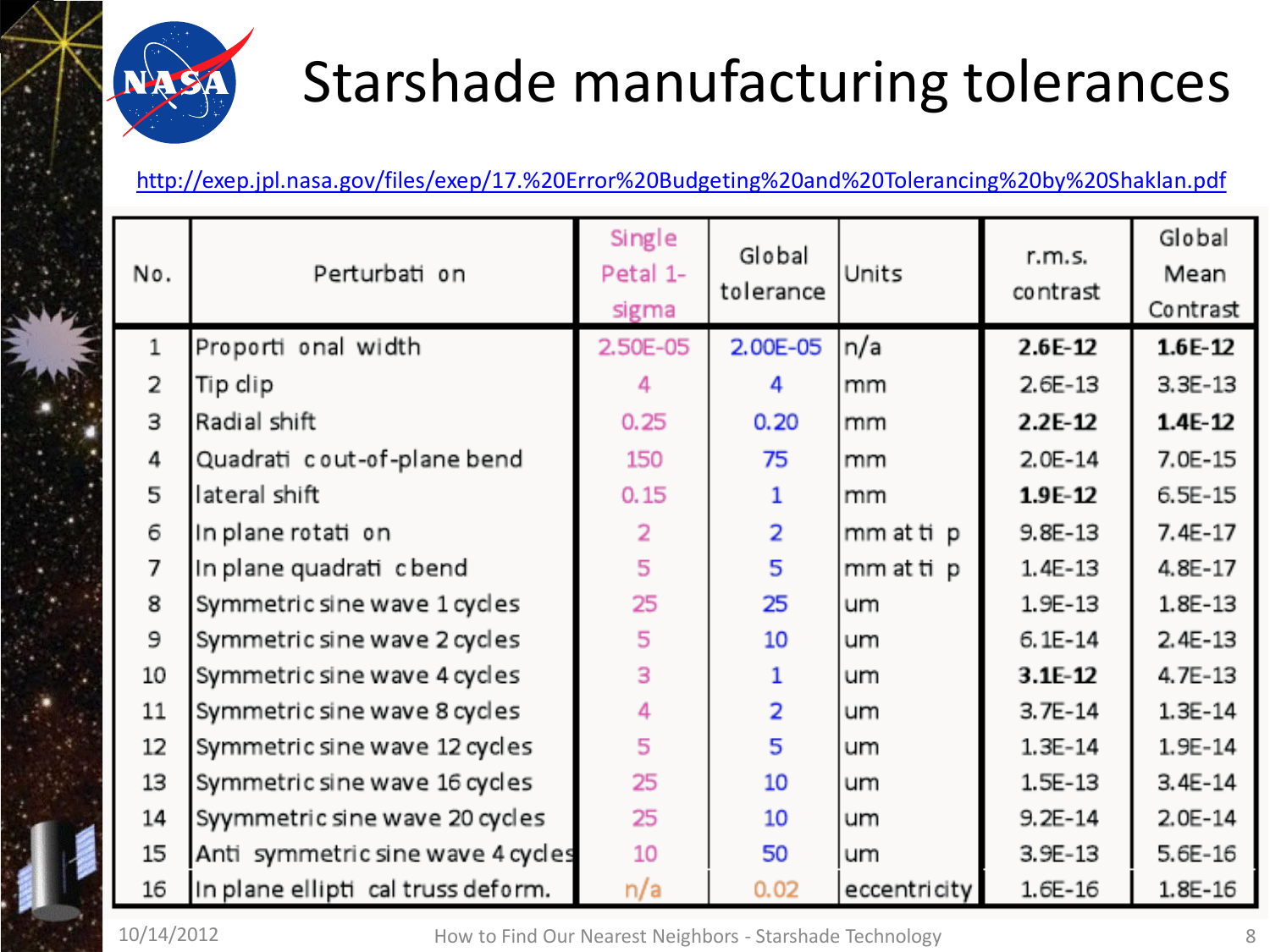

# Thruster performance and reliability

- Mission requirement  $\Delta v \approx 10$  km/sec
- High  $I_{SD}$  thrusters are the best option for long slews
- [NEXT thruster](http://ntrs.nasa.gov/archive/nasa/casi.ntrs.nasa.gov/20080047732_2008047267.pdf) from NASA Glenn has demonstrated
	- Over 664-kg xenon throughput (2× reqt)
	- $-$  25×10<sup>6</sup> N-s of total impulse (1× reqt), and
	- >38,000 hours (0.87× reqt)
	- http://ntrs.nasa.gov/archive/nasa/casi.ntrs.nasa.gov/20080047732\_2008047267.pdf
- Station keeping during observation
	- Options include hydrazine and PPT thrusters
	- Ion thrusters not compatible
- These are mature enough for now
	- $\rightarrow$  no technology development needed in this area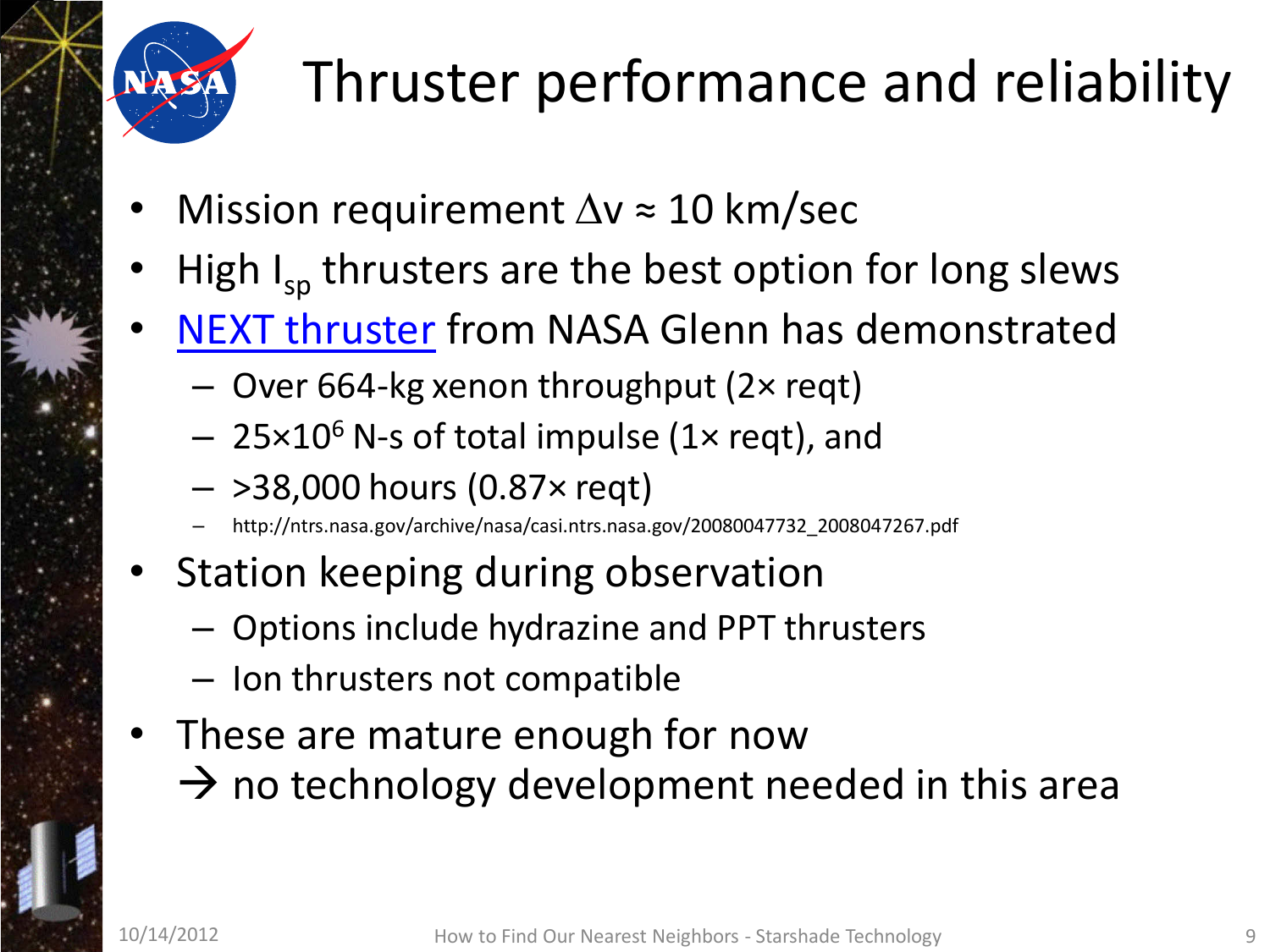

- Large "star tracker" (20-30 cm dia) on starshade observes distant telescope (sunlight glint) surrounded by the background star field
- Navigate to put telescope at the right RA/Dec
- Telescope is the one that moves at up to 9"/minute
	- Blinking beacon on telescope might speed identification during formation initialization, but has its own challenges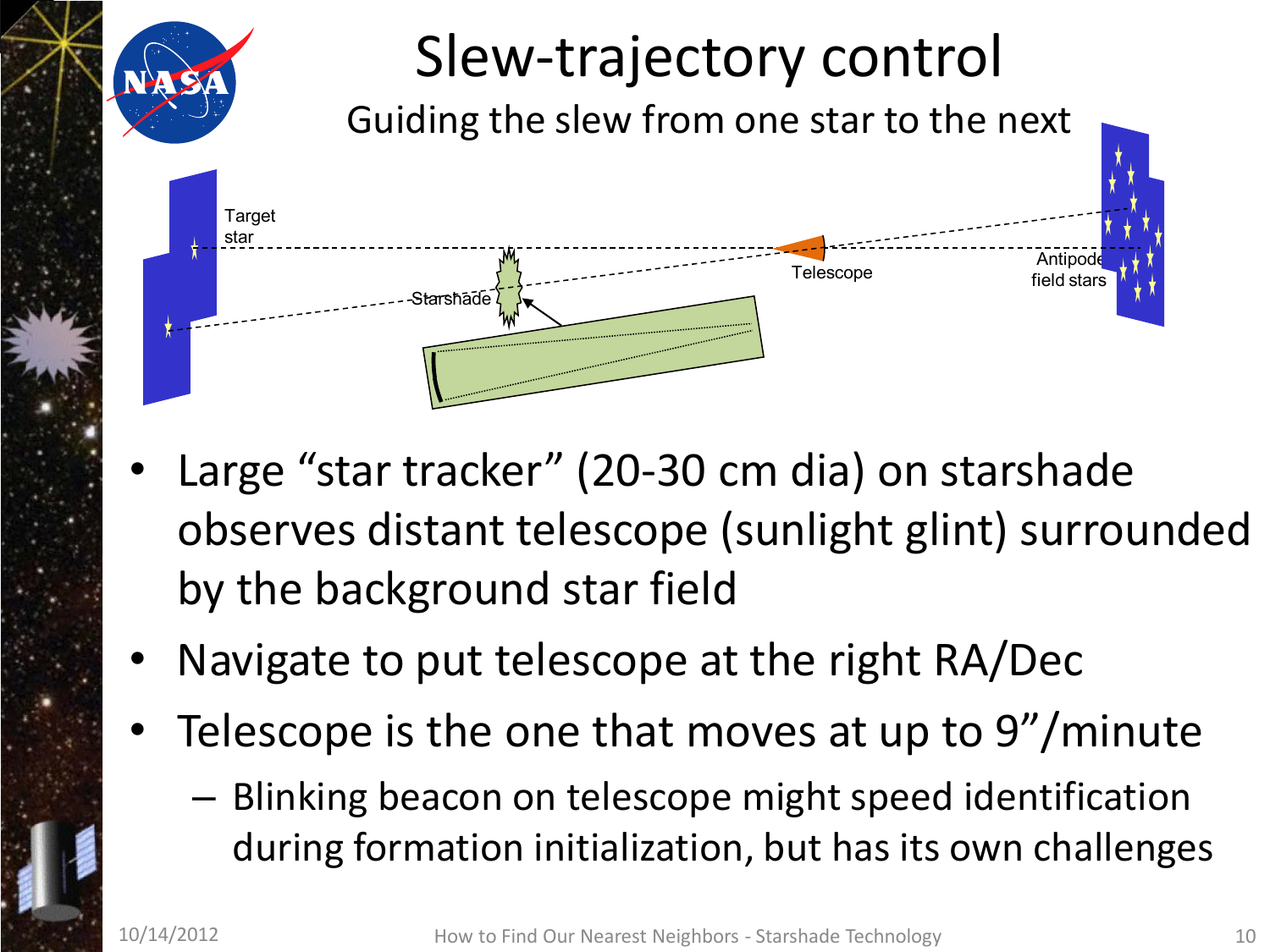

- Casting starshade's shadow on the science telescope
	- Retroreflectors make the "star tracker" into a sextant
	- Compare the science star (behind the alignment camera) to the science telescope (in front) on the same detector
	- Steer science star images vs. telescope, within 100 mas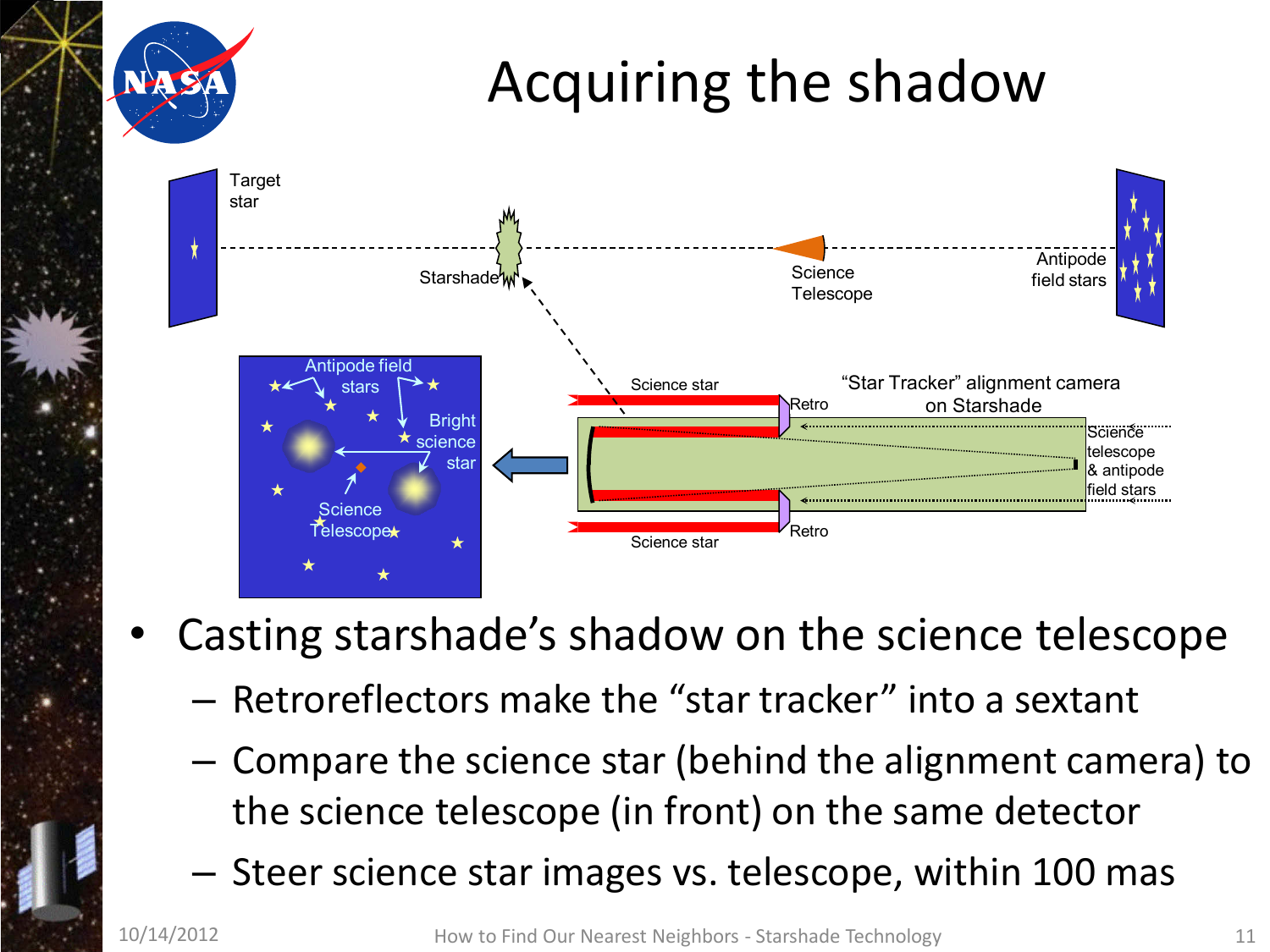### Alignment control during observations





- Requirement for telescope centering in shadow within ±1 m
- Occulter position error is sensed by HgCdTe camera that images the pupil
	- Uncertainty 1.3mm per axis in 1 sec, mag 6 star
- Differential gravity and solar pressure are very feeble  $\rightarrow$  Control loop time is typically > 200s
- Huge SNR surplus, which we can spend tuning the control loop for minimum fuel consumption

| Table 1. Shadow sensor parameters |                     |  |  |  |
|-----------------------------------|---------------------|--|--|--|
| Pixel size in pupil               | 4 cm                |  |  |  |
| Pupil diameter                    | 4 m                 |  |  |  |
| CCD QE                            | 80%                 |  |  |  |
| Optical throughput                | 54.2%               |  |  |  |
| Wavelengths                       | $1.5 - 2.3 \,\mu m$ |  |  |  |
| Solid angle                       | 30"x30"             |  |  |  |
| Dark rate                         | $0.004$ /sec        |  |  |  |
| Read noise                        | 14                  |  |  |  |
| Thermal emission                  | $61$ /sec           |  |  |  |
|                                   |                     |  |  |  |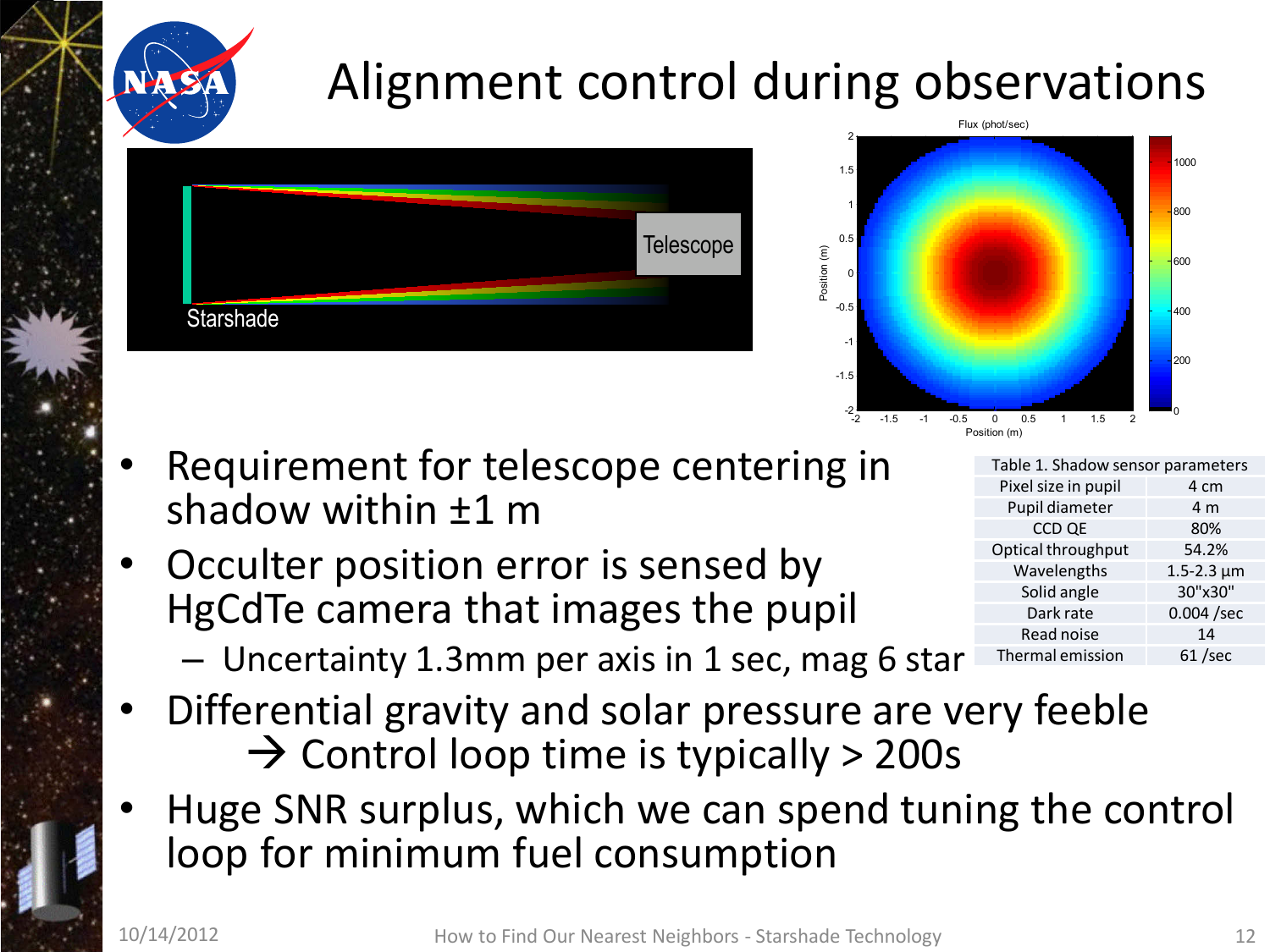

## Punctures through starshade fabric

- Single hole:  $r=0.5cm$ ,  $\lambda=550$  nm, D=80,000 km  $δI = (πr<sup>2</sup>/λD)<sup>2</sup> = 3.2×10<sup>-12</sup>$
- Single layer fabric, many holes: r=0.5 mm, density  $\rho = 100/m^2$  (e.g. 10 cm grid)  $\delta I = (\pi r^2 \rho)^2 = 6.2 \times 10^{-9}$  (square of area fill factor)
	- All that light appears in the focal plane right in the middle of the starshade – not where planets are
- With punctures through a multilayer fabric, optical field phase is scrambled at each layer  $\rightarrow$  all random  $δI = (πr<sup>2</sup>/λD)<sup>2</sup> (ρλD) = 1.4×10<sup>-12</sup>$ 
	- Appears all over the starshade, not beyond
- Punctures look pretty benign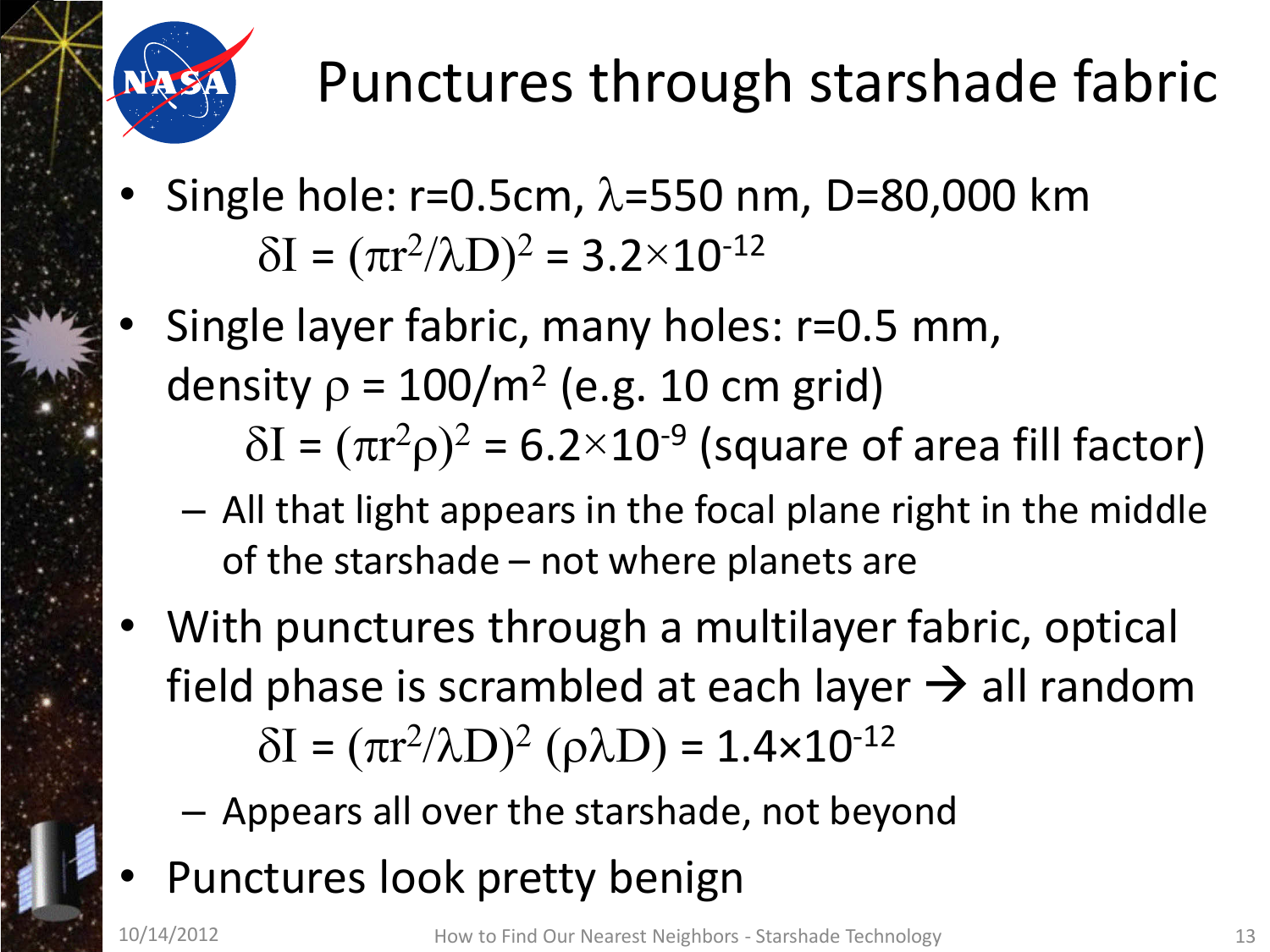

## Telescope pointing

- With star suppressed, we need good pointing so that
	- The planet is not smeared
	- The star position is known well enough for planet orbit determination
- Unlike coronagraphs, our best guide star is blocked before reaching the telescope
- Possible mitigation alternatives:
	- Field stars surrounding the exoplanet science star
	- Deliberate leakage by pinholes partial transmission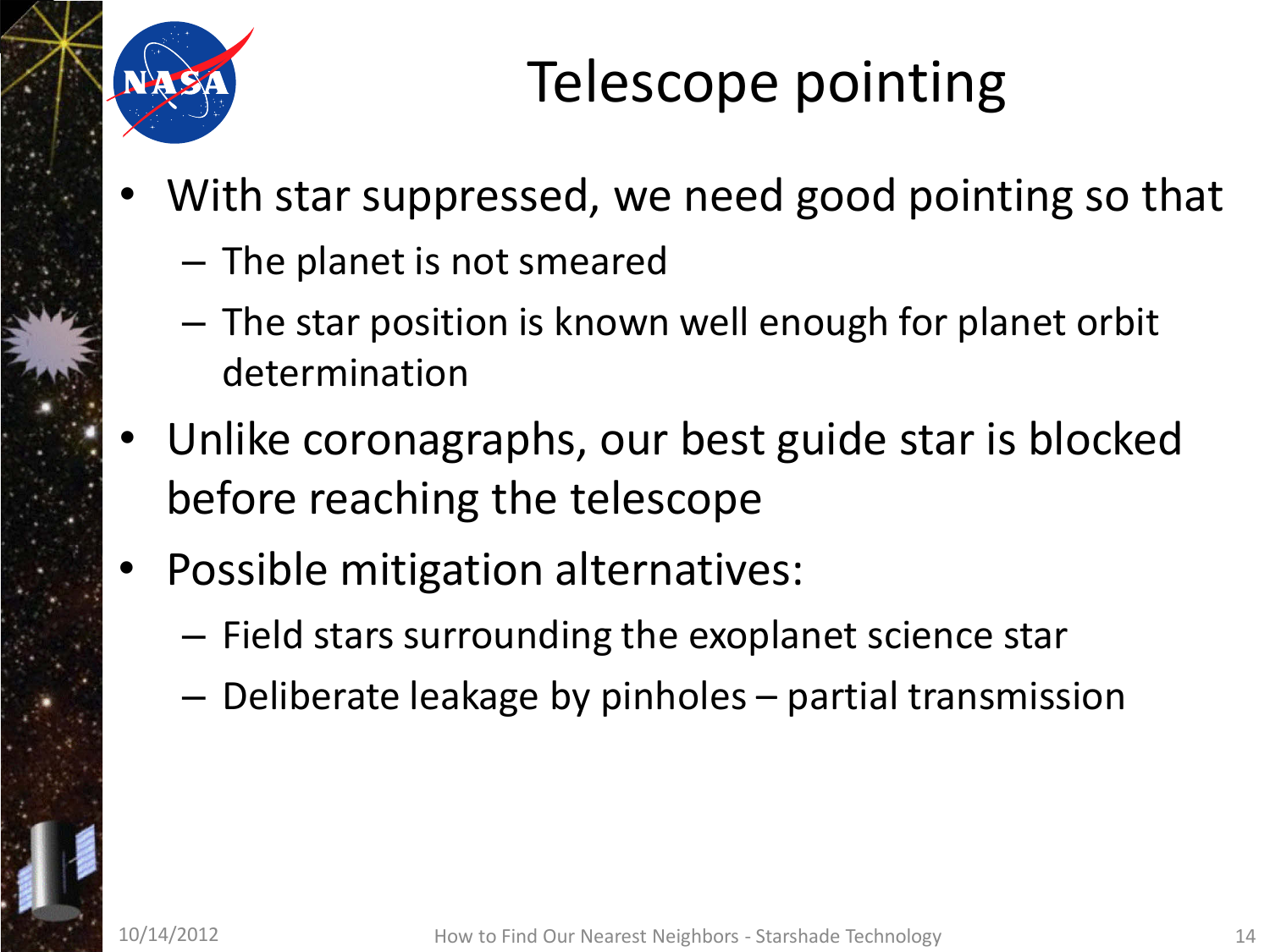

# Solar stray light from edges & plumes

- Looking for faint planet light past starshade edges, thrusters spray propellant across those lines of sight
- Sunlight on the plumes causes unknown stray light
- Sunlight on edges of starshade petals is adjacent to planet pixels
	- If edge scatter of sunlight ≤ exozodi, then radius of curvature <7µm (like a commercial razor blade)
	- Can relax by ~5× with some sensitivity loss near sunward edges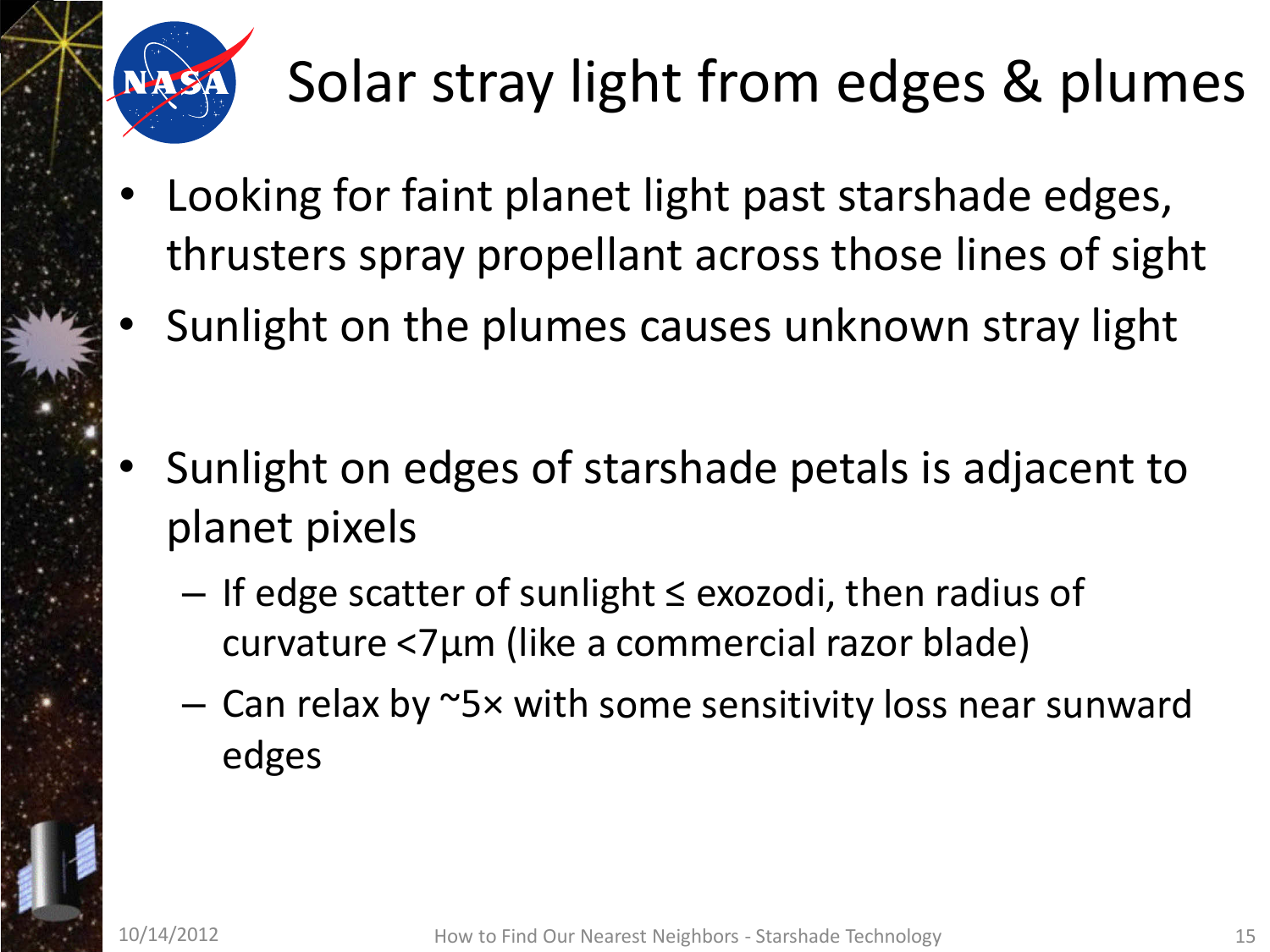

# Technology Areas for Starshades

- Optical Diffraction  $\rightarrow$  Model validation  $\rightarrow$
- Deployment accuracy/reliability  $\rightarrow$
- Thermal and vibrational distortion **~**
- Thruster performance and reliability OK •
- Slew-trajectory and Alignment control **~**
- Punctures (micrometeoroids) OK •
- Telescope pointing **~**
- Solar stray light from edges & plumes  $\rightarrow$
- & verification & verification
- & verification
- & verification
- & verification & verification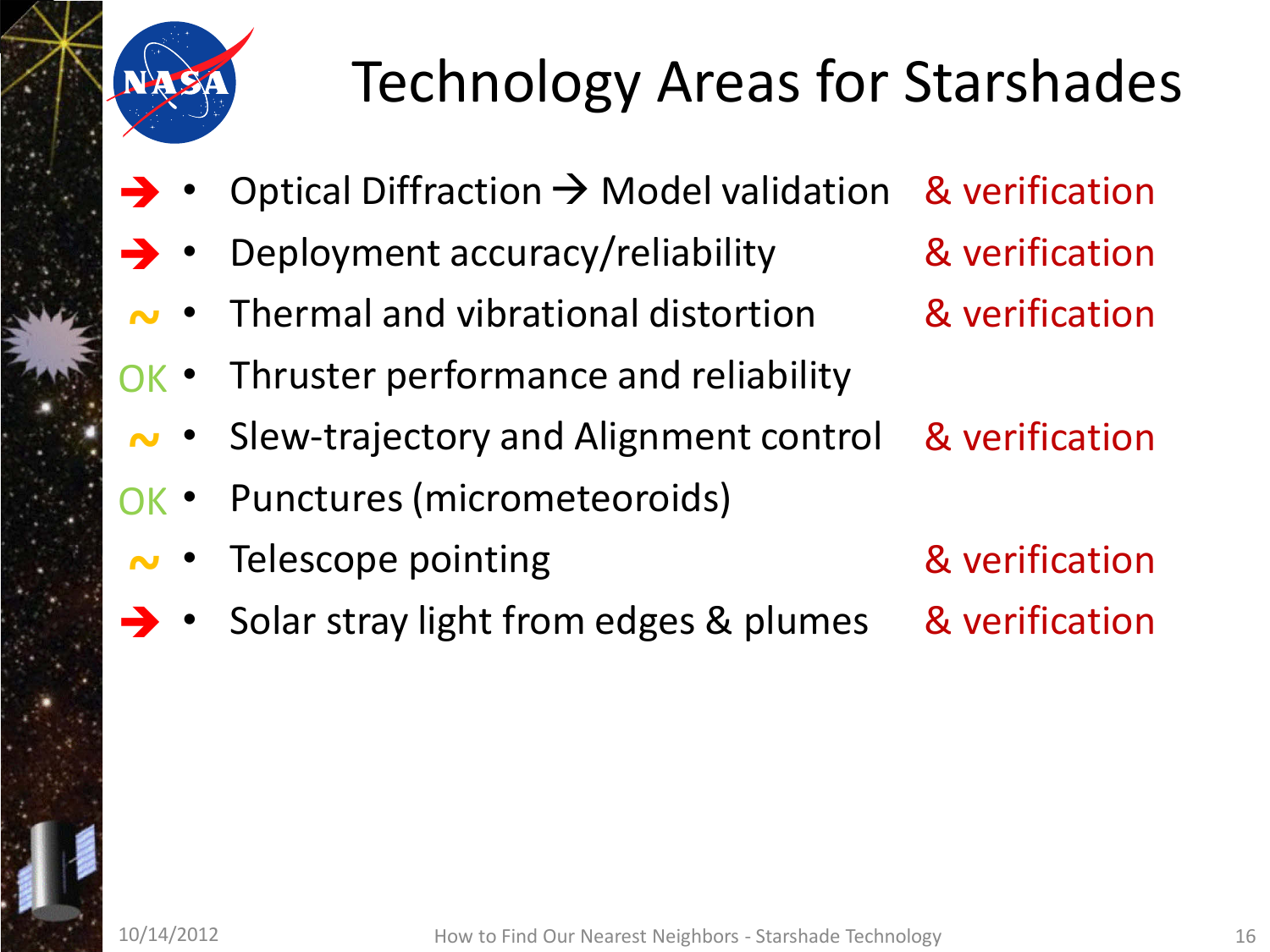

## Sizing Rules of Thumb

• R =  $F\lambda/\alpha$  (radius of starshade)

Fresnel zones

Fresnel zones

- D =  $F\lambda/\alpha^2$  (telescope-starshade distance)
- Starshade scaling

#### **Hypergaussian starshade, 65 mas**

- 25m starshade allows planet detection at 0.6µm at 50 mas
- Allows spectral characterization to  $\lambda$ =0.8μm at 65 mas,  $λ=1$ μm at 81 mas